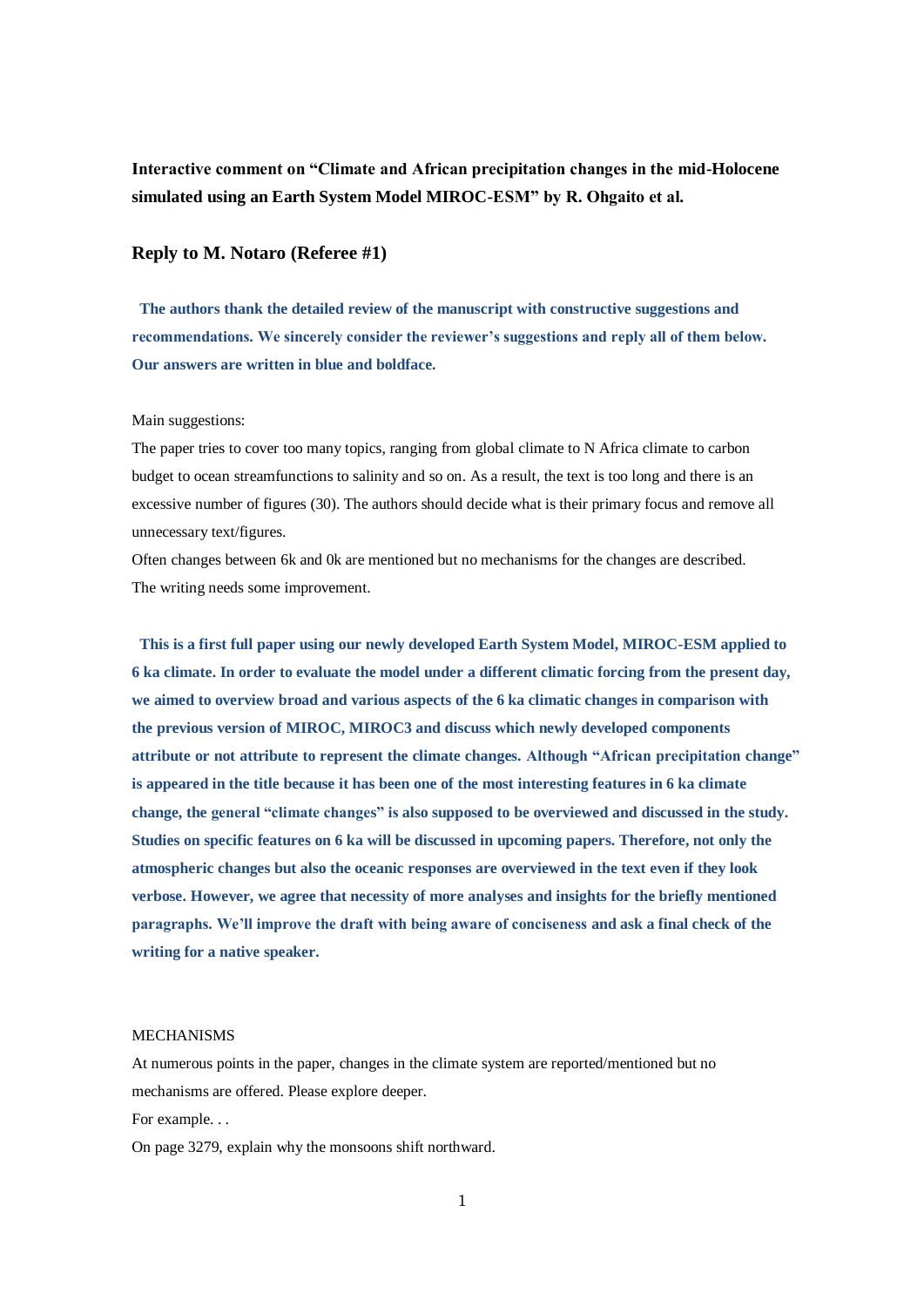**Although we have omitted most of the detailed explanations in Sect. 1 in order to shorten the text volume of the introduction, we will recover more explanations in the text following the reviewer's suggestion. We modified the sentence at line 14 of page 3279 as "The seasonal cycle of temperature over land is enhanced in the northern hemisphere. The** 

**resulting increased land-sea temperature contrast enhances low-level convergence into the monsoon low over the continents. Therefore the position of the monsoonal precipitation is also affected."**

On page 3279, explain the mechanisms for these vegetation feedbacks.

**The refereed articles basically suggested the consistency with Charney (1975)'s hypothesis. Charney (1975) proposed the desert surface has higher albedo than the vegetated surface and it works to enhance sinking motion of the atmosphere. Thus the desert has positive feedback to maintain dry condition. This reference and the explanation are added in the text. Thus, the more vegetated land surface would work as the opposite feedback.**

On page 3280, why does ocean coupling enhance the monsoons?

**We guess the reviewer asked about the sentence at the line 24. The sentence is uncompleted and lacks the context. We jointed it to the previous sentence as "… 6 ka insolation forcing and reported that the ocean coupling enhanced precipitation over Africa, India, and the Indian Ocean."** 

On page 3281, how does the ocean play a major role in monsoon change?

**The sentence was insufficient. The ocean plays a major role in the Asian monsoon change compared to the vegetation in 6 ka. The sentence is modified.**

On page 3282, how does vegetation amplify the monsoon? See Notaro et al. (2011 J. Climate) for a study of vegetation feedbacks on the global monsoons.

**Zeng et al. 1999 claimed that the Sahel rainfall variability is influenced by SST variations and the vegetation feedback is found to increase this variability for longer time scale like inter-decadal time scale. Notaro et al. 2011 investigated the vegetation feedback for the sub-annual climate by reducing the vegetation cover for the global monsoon regions and see how the climate reacts for that forcing. They concluded that the reduction of the vegetation cover influence the damping of**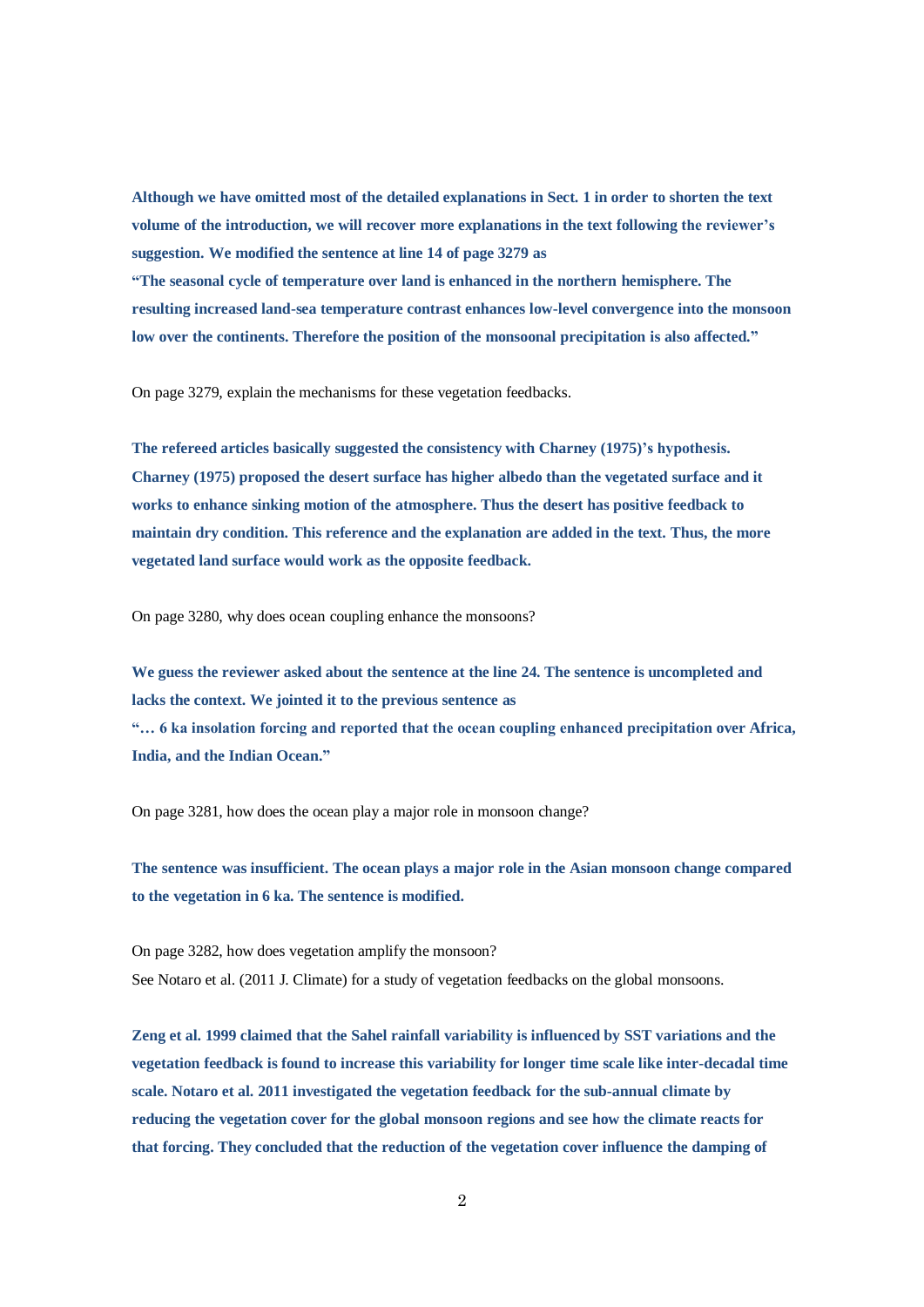#### **monsoon activities. These references and explanations are added in the text.**

On page 3288, why are the monsoons stronger? Due to a warmer mid-high latitude continent? Are they responding to springtime warming of the land (pre-monsoon thermal gradient)?

**Here we wrote suddenly "strong monsoon" before going into the analyses. The detail of the summer monsoon change is discussed in Sect. 5. Here we re-worded "strong monsoon" to "enhanced precipitation (Fig. 8)".**

On page 3289, why does soil moisture decline over Eurasia/N America? (also, how many soil layers in the model?)

# **Decline of the soil moisture over Eurasia/N. America:**

**It requires not only further analyses but also re-coding for the specific outputs to clarify the reason, which is beyond the scope of this study. But the change of the seasonality of the water input into the soil must influence the soil moisture. Especially modulation of the timing and amount of melted snow runoff influences the soil moisture during the boreal spring for Eurasia/N. America. The colder spring in 6 ka delays the timing of snow melt and the following summer with stronger insolation works to melt snow more rapidly during shorter time than 0 ka, which can lead higher runoff into river system and eventually the decline of the soil moisture. The explanation is added in the text.** 

### **Soil layers:**

**The soil layers in MIROC3 is five and MIROC-ESM, six. Basically there are no big differences between the codes for the soil in the two models, but the deepest one layer was added to MIROC-ESM, which affects very little on the present day climate representation. The soil layer numbers are added to Table 1.**

Why doesn't SST increase over the N Pacific/Atlantic in JJAS in Fig. 10, since insolation increases?

**Because it is something unexpected, we have explained what had happened in the first paragraph in Sect. 4.2. The seasonal evolution of the SST change in 6 ka over the northern Atlantic Ocean suggest reasonable changes following the radiation change but there is an offset of about –0.5 °C for MIROC-ESM compared with MIROC3 (Fig. 11). As a result, the JJAS change becomes negative. The lower SST in 6 ka compared with the change obtained with MIROC3 is due to differences in the surface radiation budget (Fig. 11). The longwave radiation changes in 6 ka are about 3 W/m<sup>2</sup>**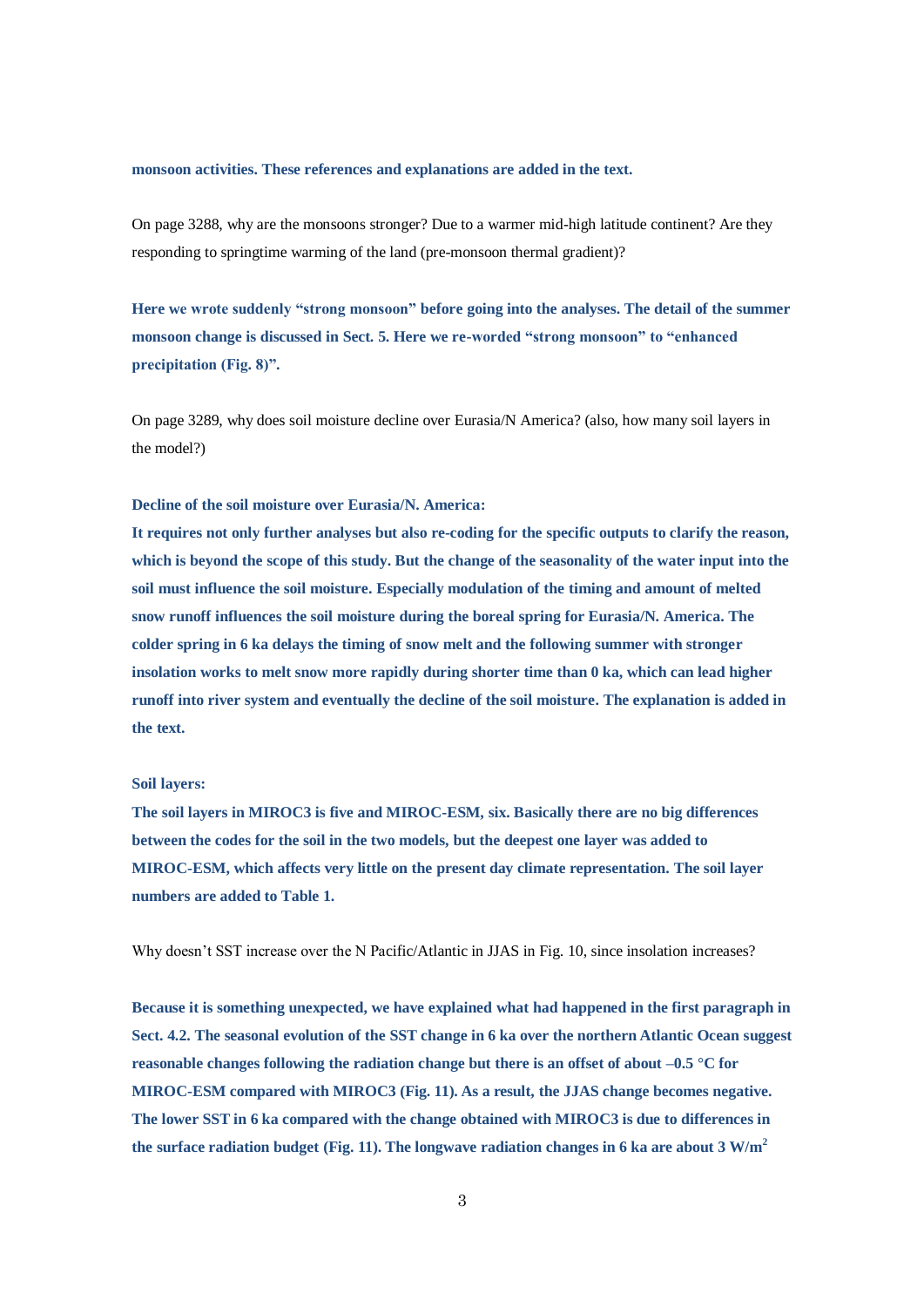**less than those obtained with MIROC3 throughout the year. Additionally, the change in shortwave radiation suggests weaker enhancement during the boreal summer associated with the enhancement of low-level cloud cover over this area. These differences in the 6 ka and 0 ka surface radiation changes lead to lower SST during the winter and a hardly positive SST change during the following summer.**

On page 3293, did global LAI increase at 6k versus 0k? I recommend plotting LAI to check.

**We guess the reviewer meant page 3292 in Section 4.3. line 15. We plotted LAI changes but it was not shown in the manuscript. As the LAI change shown below, important change is not the global averaged LAI because the change of LAI is highly area dependent. Moreover, just looking at the change of the LAI is not enough to examine how it affects the climate because the relationship of the change of LAI to albedo change (which is not simple relationship but having loose but clear correlation) saturates when LAI exceed about 1. It means that there is no big impact for the area where LAI changed from 2 to 3 for example. We have tested the effect of LAI simulated in MIROC-ESM using a set of sensitivity experiments M3Alai in Sect. 5.3.4. The explanation of the LAI changes itself and the above explanations are added in the manuscript.**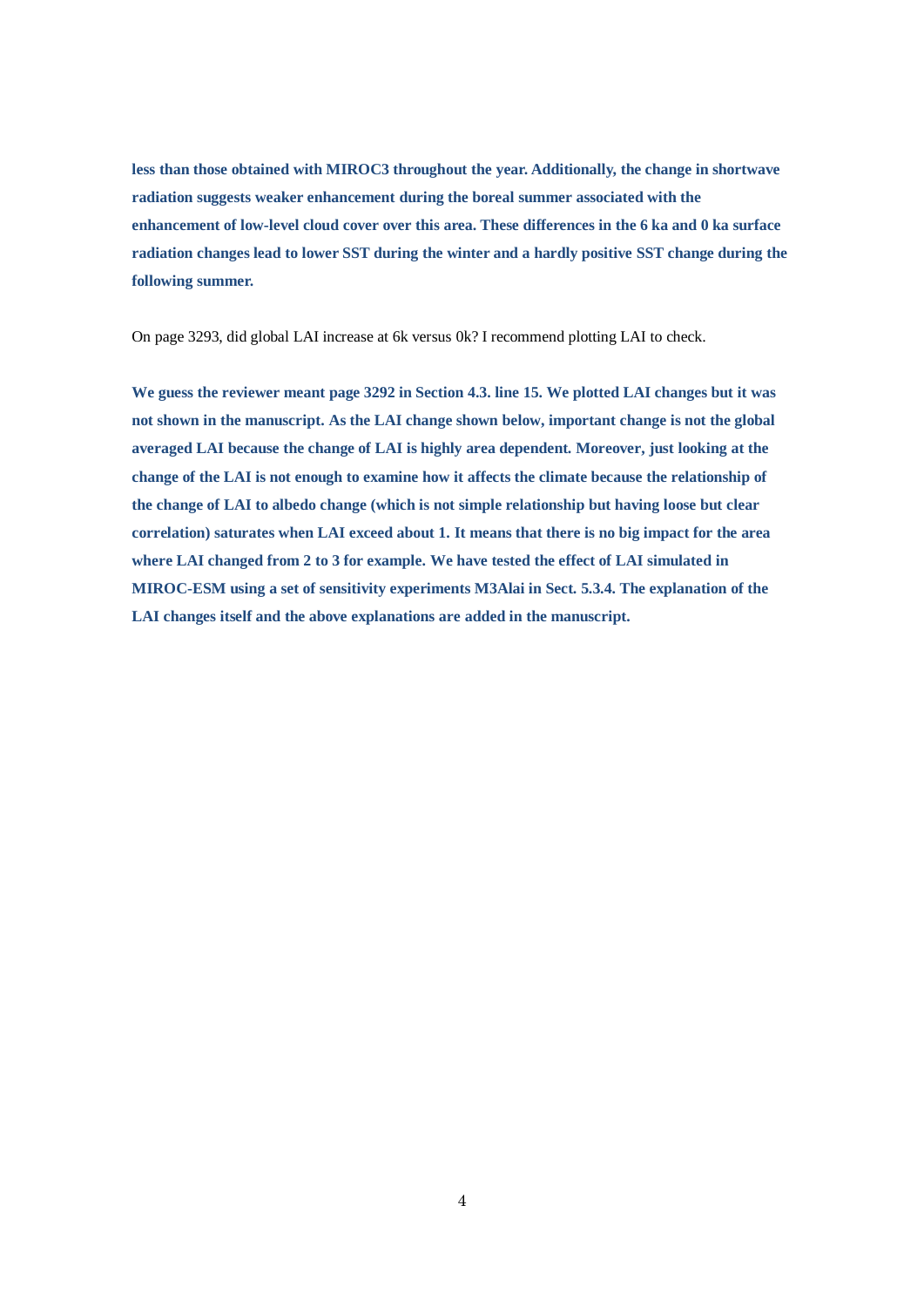

On page 3294, it doesn't look to me like the model even simulates the North American monsoon at that spatial resolution.

**In Kim et al. 2011 (Journal of Climate), the global monsoon domain and the monsoon precipitation index (derived from the slightly different definition from the GMPI in the present study) for the GPCP and the different MIROC models were compared in Fig. 2, in which MIROC3med correspond to our MIROC3 model (not the identical experiment with our 0 ka but no big difference in the mean climate). As the reviewer has pointed out, North American monsoon is not faithfully reproduced in MIROC3. Yet it is better represented in MIROC-ESM (Fig. 16 (a)). We add this in the text.**

On page 3298, why is ENSO's amplitude weaker at 6k?

**Weaker amplitude of ENSO in 6 ka is known from the paleo-proxy records (Tudhope et al. 2001, McGregor and Gagan 2004, Gagan et al. 2004). Liu et al. 2000 proposed that the intensified Asian monsoon increases the Pacific trade wind through the Walker circulation and it intensifies the equatorial upwelling. The cooling of the equatorial SSTs in the growing season of the El Nino can damp growth of the El Nino. We also have checked what happened to our model outputs and the both of the models show consistent changes with Liu et al. 2000. This explanation is added in the draft.**

On page 3300, how do vegetation feedbacks enhance the mid-high latitude warming?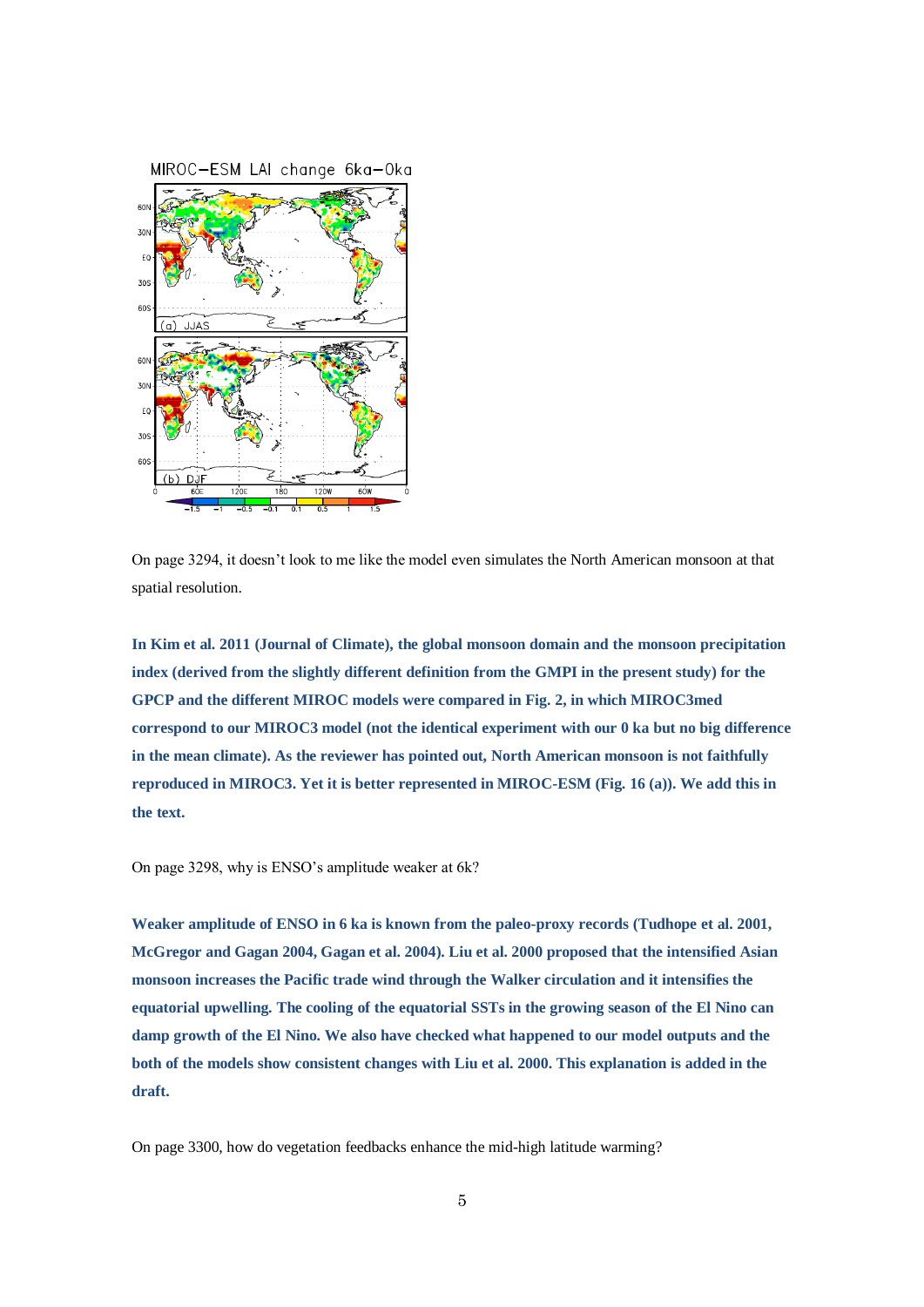**O'ishi and Abe-Ouchi 2011 simulated increases in vegetation in high latitudes which leads reduced albedo during summer, indirect amplification through sea**‐**ice feedback in autumn and winter and snow albedo feedback in spring.**

**Although we have not included the oceanic feedback in the sensitivity experiment because they are conducted with the prescribed SSTs, the change in the snow amount and the albedo feedback are consistent with their results.**

**The explanation is added in the text.**

On page 3301, what specifically was learned from comparing the 2 models? It seems the models only slightly differ in climate and their differences are small and can not be attributed in most cases.

**What the reviewer has pointed out is one of the conclusions. The coupling of carbon cycle including vegetation and the other model developments has limited impacts on the 6 ka simulation. The text will be modified to clarify this point in Sect. 6.** 

On page 3301, where are the models going wrong in their inability to spread vegetation deeper into the Sahara at 6k?

### **Sentences are added at the line 10, page 3280 as**

**"They suggested the consistency with an early pionnerling study by Charney (1975), in which the desert surface with higher albedo than the vegetated surface enhance sinking motion from the overlying atmosphere. Although many attempts had been carried out to imvestigate precipitationvegetation feedback over the Sahara desert, the vegetation coverage is almost limited to the desert**  border and none of the models simulated the state what the proxy records suggested, called "Green **Sahara"."**

#### WRITING

The writing needs further editing to improve the grammar and readability. Some examples: On page 3278, change "using paleoclimate simulations" to "through paleoclimate simulations".

### **changed**

Also change "by paleoclimate simulations" to "through paleoclimate simulations".

6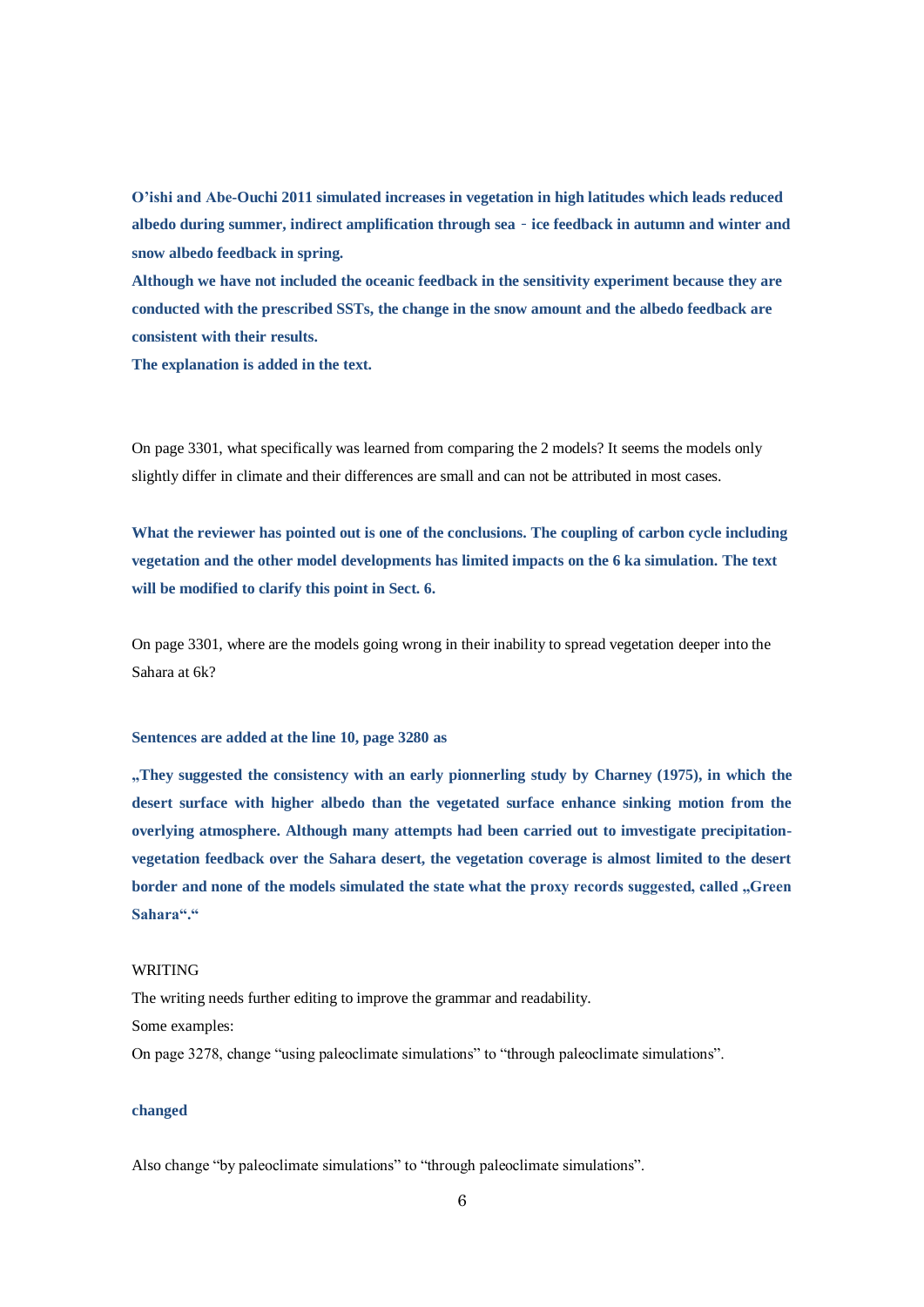# **changed**

On page 3278, regarding "6 ka precipitation change", make it clear that you are comparing 6 ka to modern.

# **done**

On page 3279, reword "lake status data".

# **Reworded to "lake level"**

On page 3280, the discussion of Kutzbach's paper is unclear.

**The description of their study is introduced in further detail as followings "Kutzbach et al. (1996a) compared the models with and without albedo feedback and suggested that the lowering albedo in the northern high latitudes associated with the expansion of vegetation facilitates the northward expansion of vegetation."**

On page 3281 and elsewhere, avoid saying "warm SST" or "cold SST" (or "warm temperature" etc. . . ). It is more accurate to say "anomalously low/high SST".

## **changed**

On page 3282 and elsewhere, it is better to say "studies" rather than "works" (also change "work" to "study").

# **Changed**

On page 3282, change "strong monsoon" to "stronger monsoon".

# **Changed**

On page 3282, explain the global monsoon idea.

**(\*) Wang et al. (2011) proposed the idea of the global monsoon (GM) and defined the GM domain**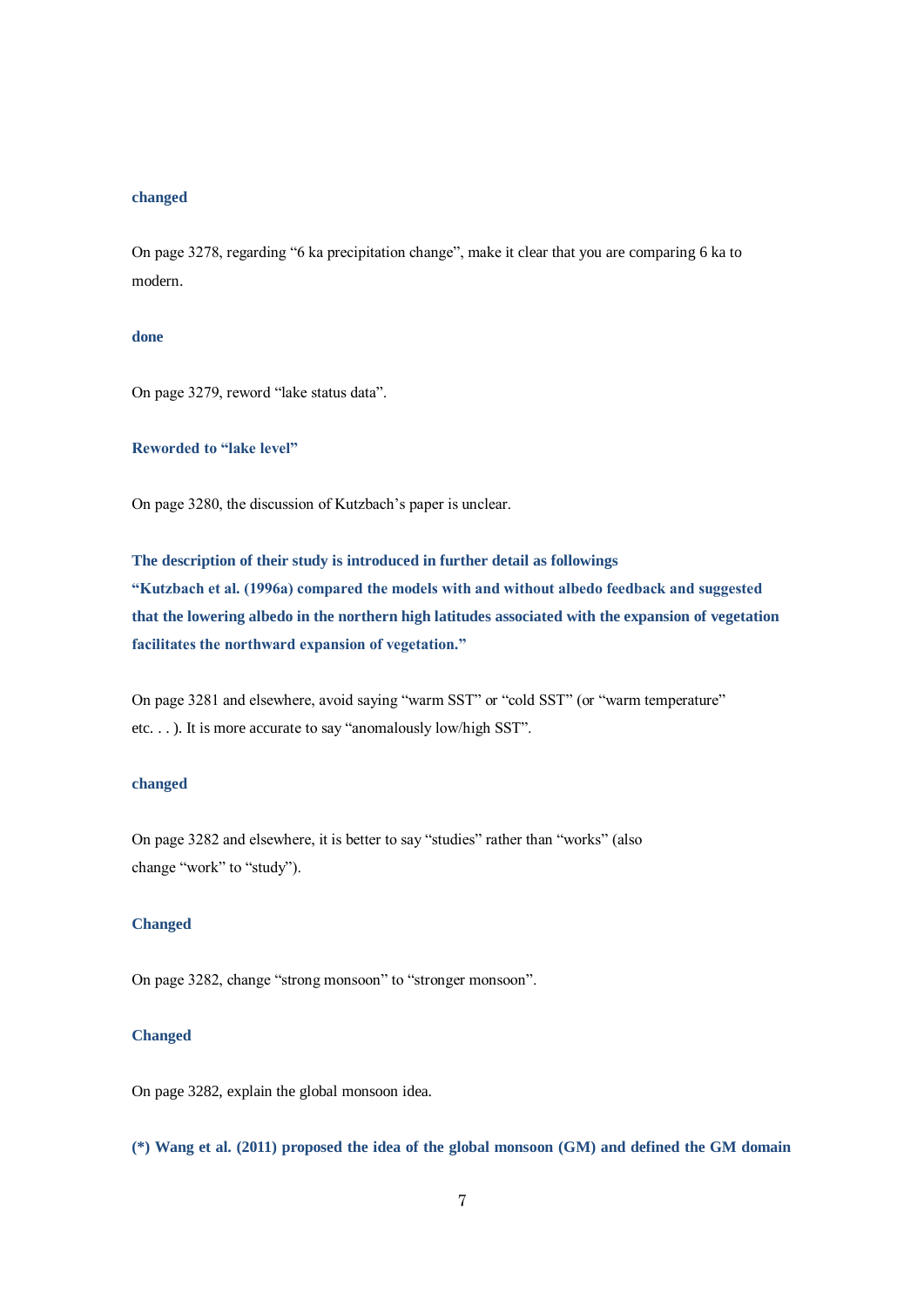**as the regions where the local summer-minus-winter precipitation rate exceeds 2.0 mm/day and the local summer precipitation exceeds 55% of the annual total. Here the local summer denotes May through September for NH and November through March for SH. The concept of the GM has proven to be a useful tool in delineating the global monsoon system as a whole, investigating the trend and interannual variability of global water cycle, and examining a numerical model's fidelity (Kim et al., 2011; Wang et al., 2011). This explanation is added in the text.**

On page 3283, when you state "differences in MIROC-ESM", do you mean differences between MIROC-ESM and MIROC3?

# **Yes. The expression is modified.**

On page 3283 and elsewhere, add a comma at times when introducing a model name. For example, use "transportation component, sSPRIANTARS". On page 3284, use "chemistry module, CHASER, is. . . ".

### **Done**

On page 3283, why is the stratosphere coupled to the land surface?

**80 vertical atmospheric layers are coupled to the land surface model. The atmosphere includes not only troposphere but also stratosphere. The sentence is modified.**

On page 3284, why discuss Table 2 before Table 1?

### **Tables 1 and 2 are swapped.**

Throughout the paper, try to make the text more concise. For example, on page 3284, change "performed sets of simulations in time-slice experiments" to "performed timesliced experiments".

#### **Changed**

Also, avoid describing a figure in the text, since that is the job of the figure captions. For example, on page 3285, you mentioned that the change in insolation is shown in Figure 1. The caption states that. In the text, just make your scientific point and then refer to the figure (e.g. at 6k, seasonality is enhanced in the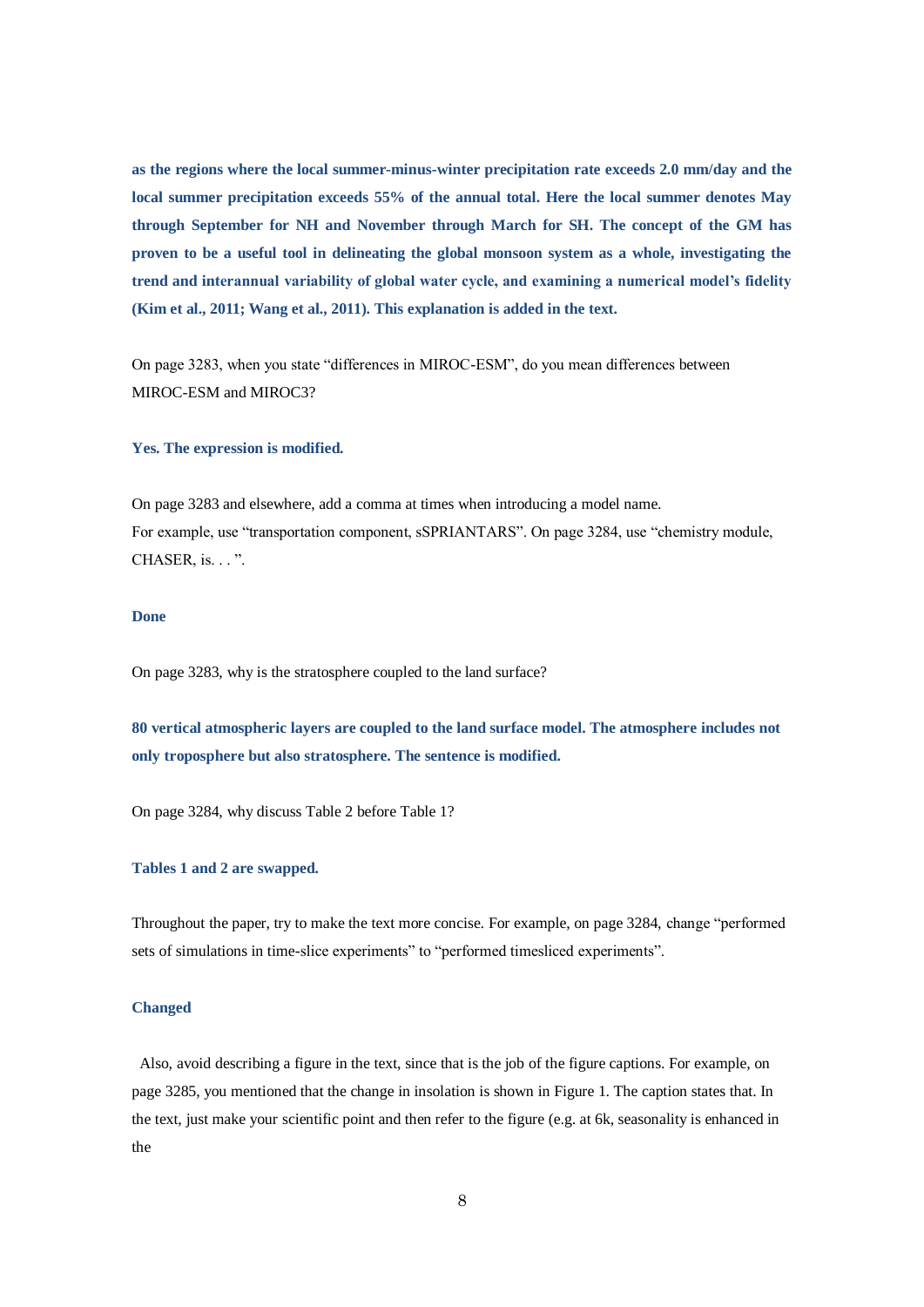### NH [Fig. 1]).

**Although we see many papers describing figures in their texts, the reviewer's suggestion would be useful to sophisticate and shorten the text part. The figure explanation parts are modified.**

On page 3285, change "In MIROC3 simulation" to "In the MIROC3 simulation".

# **changed**

On page 3285, reword "prescribed SSTs, which are the climatologies. . . ".

### **Reworded as**

**"M3Amiroc3 is the experiment sets (0 ka and 6 ka) of the MIROC3 AGCM with prescribed SSTs. The SSTs are taken from the climatologies of the MIROC3 experiments for 0 ka and 6 ka."** 

On page 3286, exactly how long are the sensitivity runs? If 15-20 years, are they long enough given decadal variability?

**There are various timescales of the variability affecting the tropospheric climate. If we consider the climate shorter than the order of 100 years, the variability with the longest timescale is the decadal variability coming from ocean. The sensitivity experiments we used here is the AGCM experiment with prescribed SSTs, which means that the oceanic variability is neglected. In this type of experiments, the variability coming from the atmosphere should be concerned which is something less than a year. Previous studies using an AGCM with prescribed SSTs are often performed like 10 years or so and the first 2 to 3 years are discarded (Vettretti and Peltier 1998 JC, Masson and Joussaume 1997 JC, Hall and Valdes 1997 JC). The length of the integration and the analyses for our sensitivity experiments are listed below.**

**M3Amiroc3 0 ka: the last 45 years are used from 50 years integration** 

**6 ka: the last 20 years are used from 30 years integration**

**M3Aesm 0 ka: the last 18 years are used from 35 years integration** 

**6 ka: the last 24 years are used from 39 years integration M3Aesmofs: the last 25 years are used from 40 years integration M3Alai 0 ka: the last 16 years are used from 25 years integration**

**6 ka: 16 years are used from 31 years integration**

**For being more confident of the analyses period, we extended the analyses years for M3Alai experiments to 21 and 24 years for 0 ka and 6 ka, respectively. The conclusions are not affected**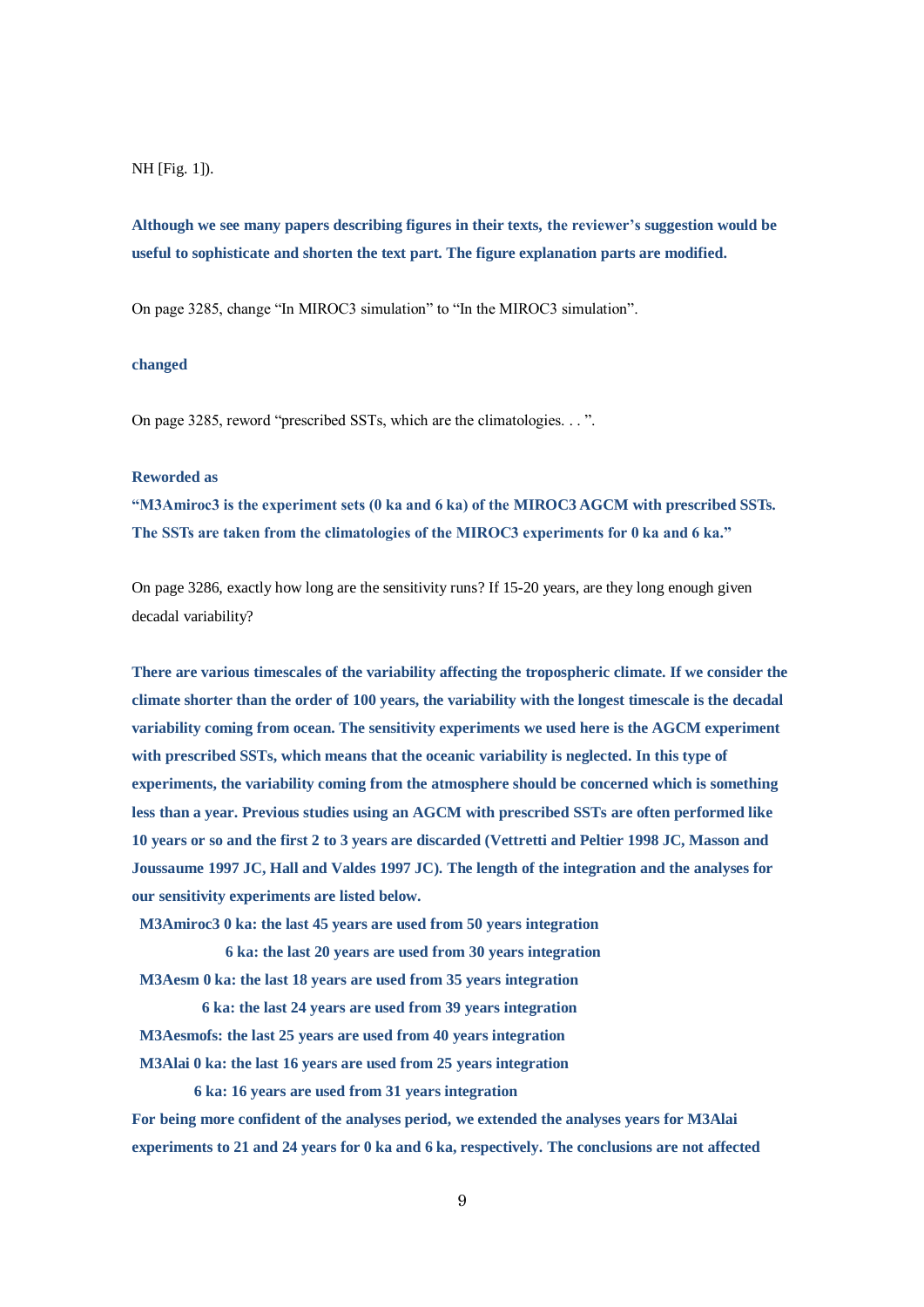#### **with this change. The associated texts and the figures are modified.**

On page 3287, either use scientific notation for all carbon #s or for none of them. The model #s use scientific notation and the observations do not.

### **Changed to use scientific notation**

On page 3288, regarding "less warming over North America", is that less warming compared to what?

# **Less warming in MIROC-ESM compared to MIROC3. The sentence is modified.**

On page 3288, regarding "slightly lower net temperature changes", these changes in temperature are lower than what?

# **Lower than 0 ka. The sentence is modified.**

On page 3288, change "recoreds" to "records".

### **changed**

On page 3288, regarding "changes in the meridional heat transport", is that 6k vs 0k? Throughout the paper, the authors begin discussing changes in different variables without any introduction on why they are now focused on that variable. For example, on page 3288, meridional heat transport is suddenly discussed with no explanation on why they are considering it.

**In Sect. 4, we are going to overview the global changes. We included the meridional heat transport change because the global and meridional changes are investigated in an early work using an AOGCM (Braconnot et al. 2000). However, it is true that the Sect. 4.1 is basically dedicated to atmospheric change and the meridional heat transport changes from atmosphere and ocean are not a relevant issue to this subsection. We deleted this paragraph and the figure. (\*\*\*)**

On page 3289, change "to Walker circulation" to "to the Walker circulation".

# **changed**

On page 3289, change "divergences" and "convergences" to singular.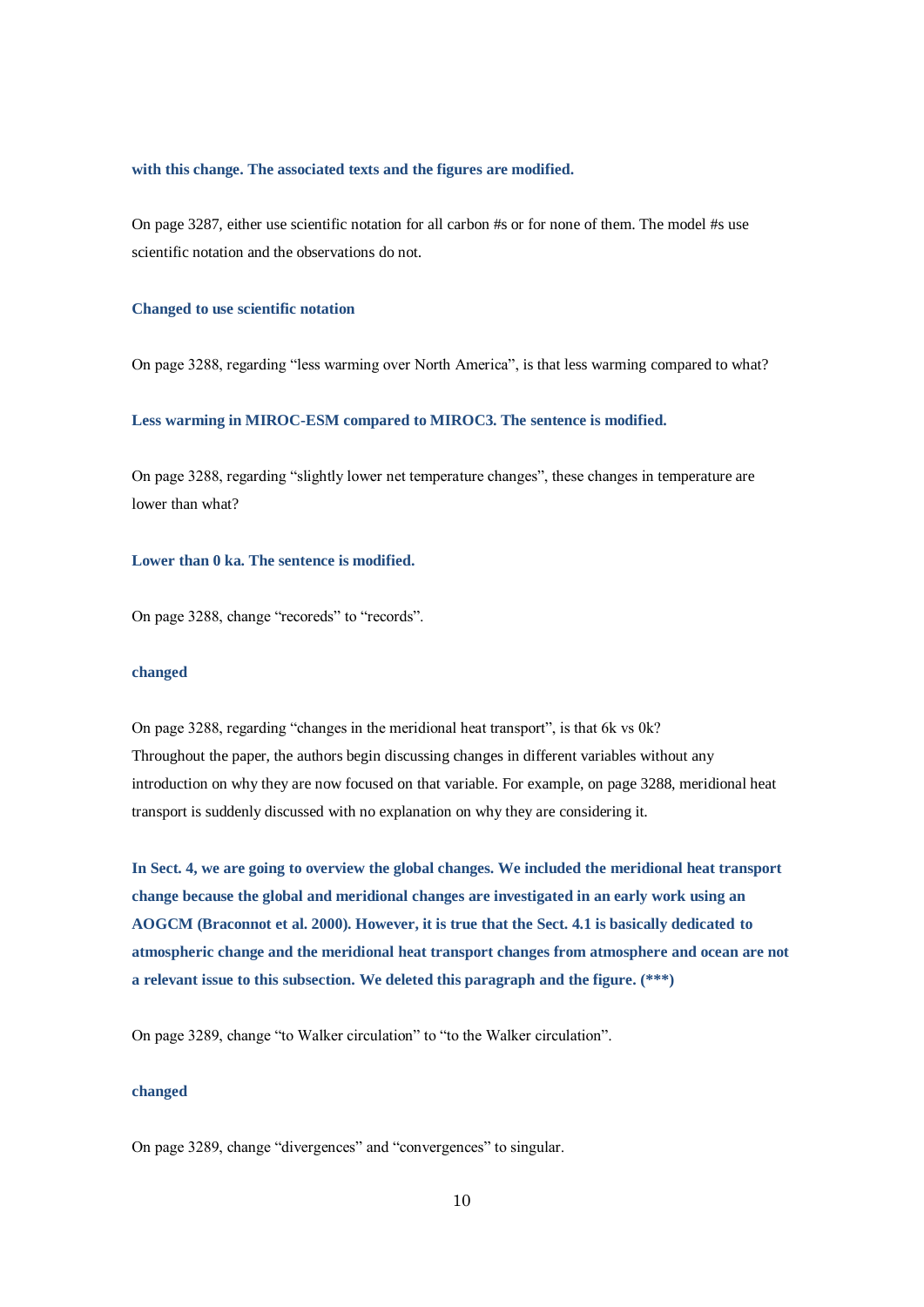# **changed**

On page 3289, make it clear that you are looking at "peak latitudes of precipitation" as an indicator of the ITCZ.

# **Cleared**

On page 3290, reword "cooler change".

# **Reworded to "lower SST in 6 ka"**

On page 3290, when you state "are generally slightly cooler", do you mean the mean SST state is cooler, or there is a larger decline in SST?

**The SST changes for DJF show large negative values in MIROC-ESM than MIROC3. The following sentence explains better. We deleted this sentence and modified the next sentence as In DJF, the degree of cooling is higher for MIROC-ESM compared to MIROC3, especially over northern high latitudes.**

Adding wind vector anomalies onto Figure 12 might help make the point of the wind driving the ocean anomalies.

**When the wind vector anomalies were added onto Figure 12, it became too busy figure. So we explained it in the text. We attach a figure below plotting the net surface wind stress anomalies over ocean in vectors and the sea level pressure changes in color to show the difference between (a) MIROC-ESM and (b) MIROC3. The values of the surface wind stress anomalies are written in the text.**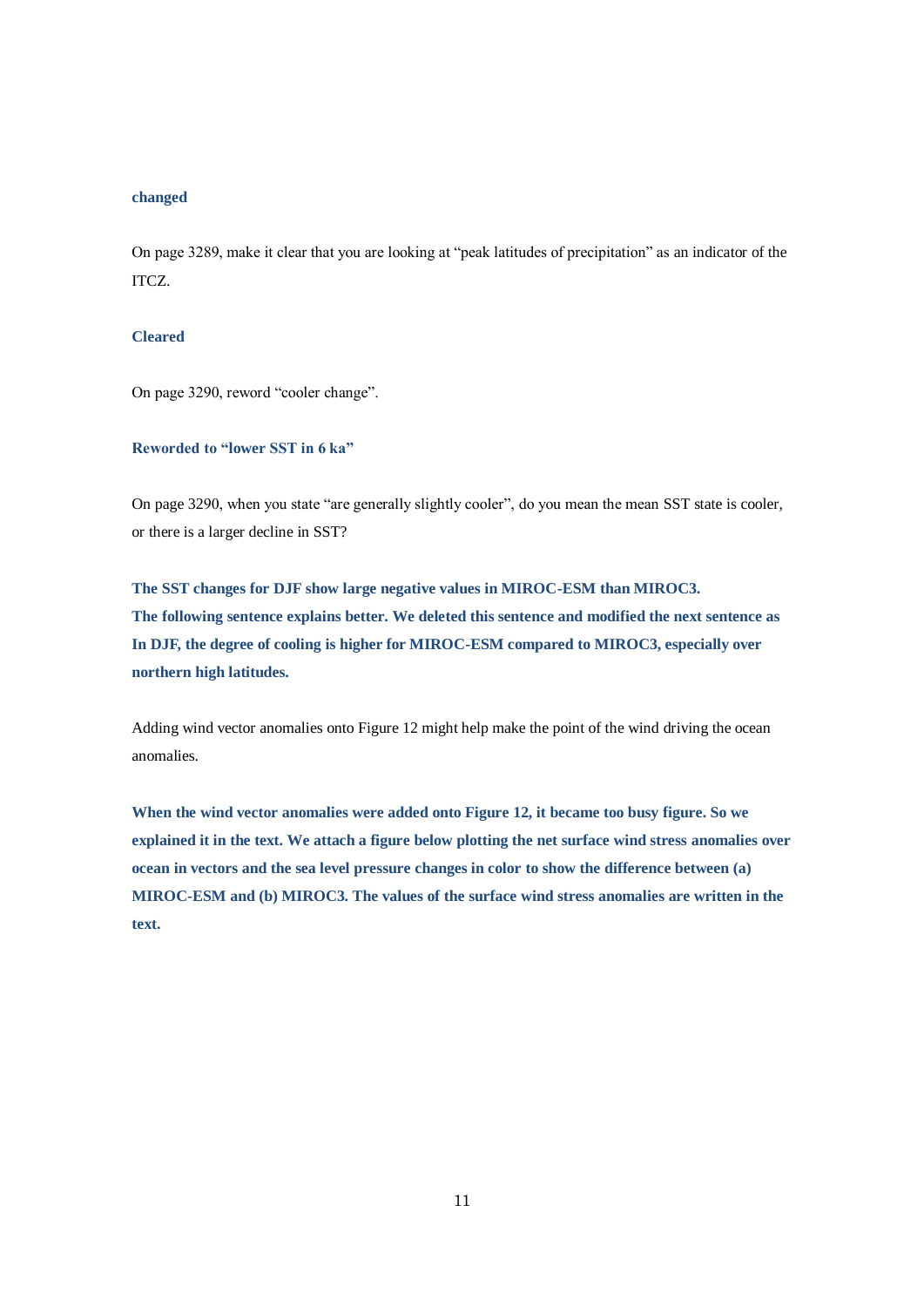

On page 3291, what is meant by "sea ice expansions and convection sites. . . in 0 ka"? Please reword.

**We wanted to explain the sea ice extent and formation sites of the Atlantic Meridonal Overturning Circulation are reasonably reproduced in 0 ka. The sentence is changed.**

On page 3292, what is the observed strength of the Atlantic meridional overturning?

**Smethie and Fine 2001 estimated 17.2Sv and Talley et al. 2003, 18Sv with 3-5 Sv error. Because it is an issue on the 0 ka representation of the models for an oceanic variable, the explaining sentences are added in Sect. 3.2.**

On page 3292, please reword "flip-flop".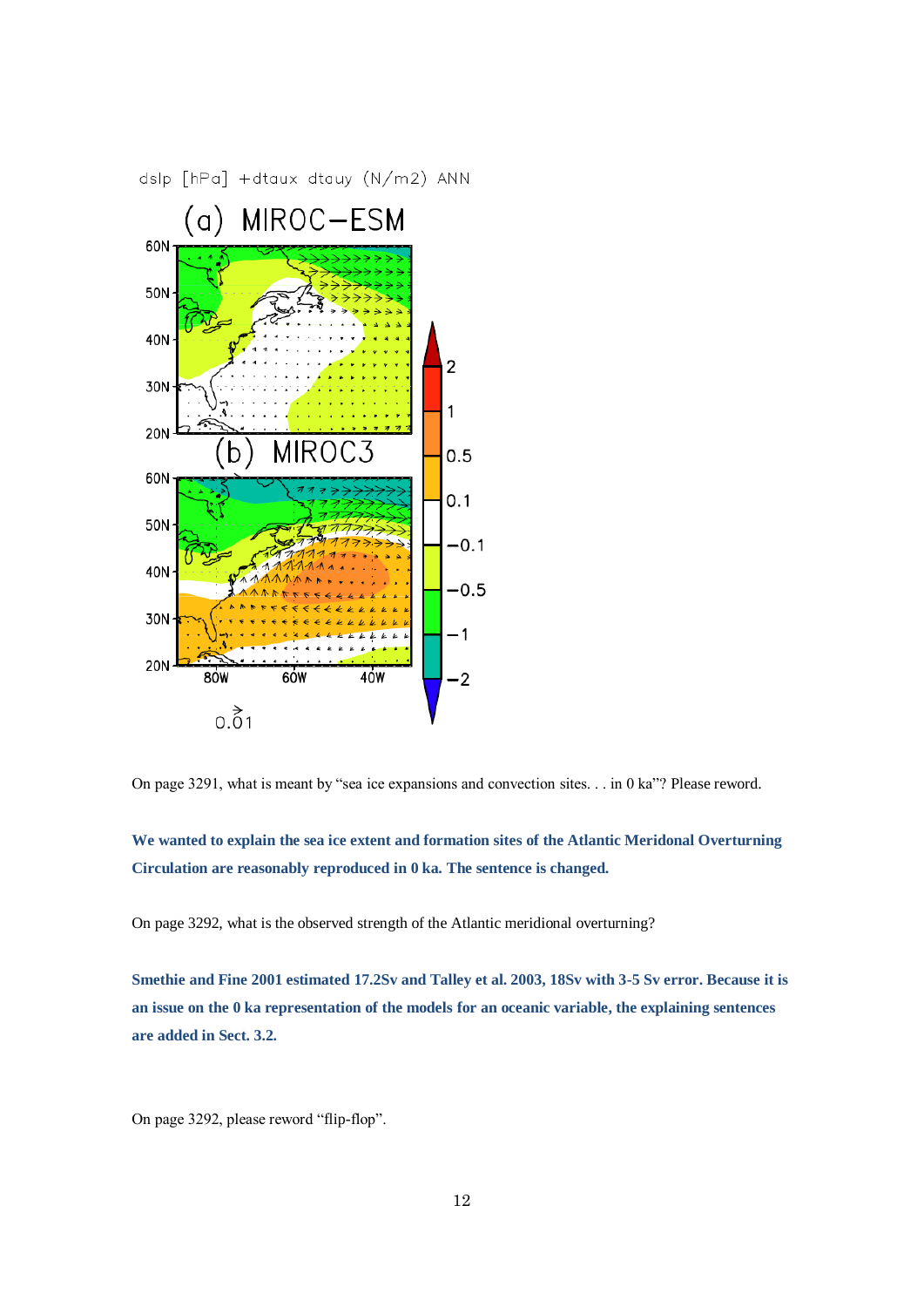**The sentence is changed to**

**The grids having no dominant vegetation type (>50%) in the 0 ka and 6 ka MIROC-ESM simulations are white in Fig. 13.**

On page 3293, which months are meant by "local summer"?

# **Now it is explained in (\*).**

On page 3293, some statements are unnecessarily vague/lack confidence. For example, the monsoon "seems a little earlier" (is it earlier?) and the difference in wind "may lead to more moisture convergence" (does it?). These things can be verified with the model output.

### **The vagueness is fixed.**

On page 3298, change "El nino" to "El Niño" and change "nino3 indexes" to "Niño3 indices".

### **changed**

On page 3299, can a statistical test be applied to statistically compare the strength of 2 correlations to show if they are really different?

**t-test is applied to the correlations for 0 ka and 6 ka for the area of concern. The results always suggest that the two correlations between 0 ka and 6 ka are significantly different (30 % for the Sahara and tropics, 70 % for the Sahel). The text is modified following this test.**

On page 3299, can you quantify how much of enhancement that the change in LAI causes?

**We have performed a statistical test (t-test) for the difference between (a) and (b) of Fig. 29 but the result suggested that almost all difference between (a) and (b) is insignificant in 95 % confidence level. This is added in the text.**

On page 3300, how specifically does N Australian precipitation change?

**The area averaged (120 to 150 E, 10-20 S) enhancement (M3Alai-M3Amiroc3) of the precipitation change (6ka-0ka) in DJF is 1.7 mm/day. But we must say that the amount could be exaggerated from the prescribed LAI in the sensitivity experiments. The interactive coupling of LAI may work**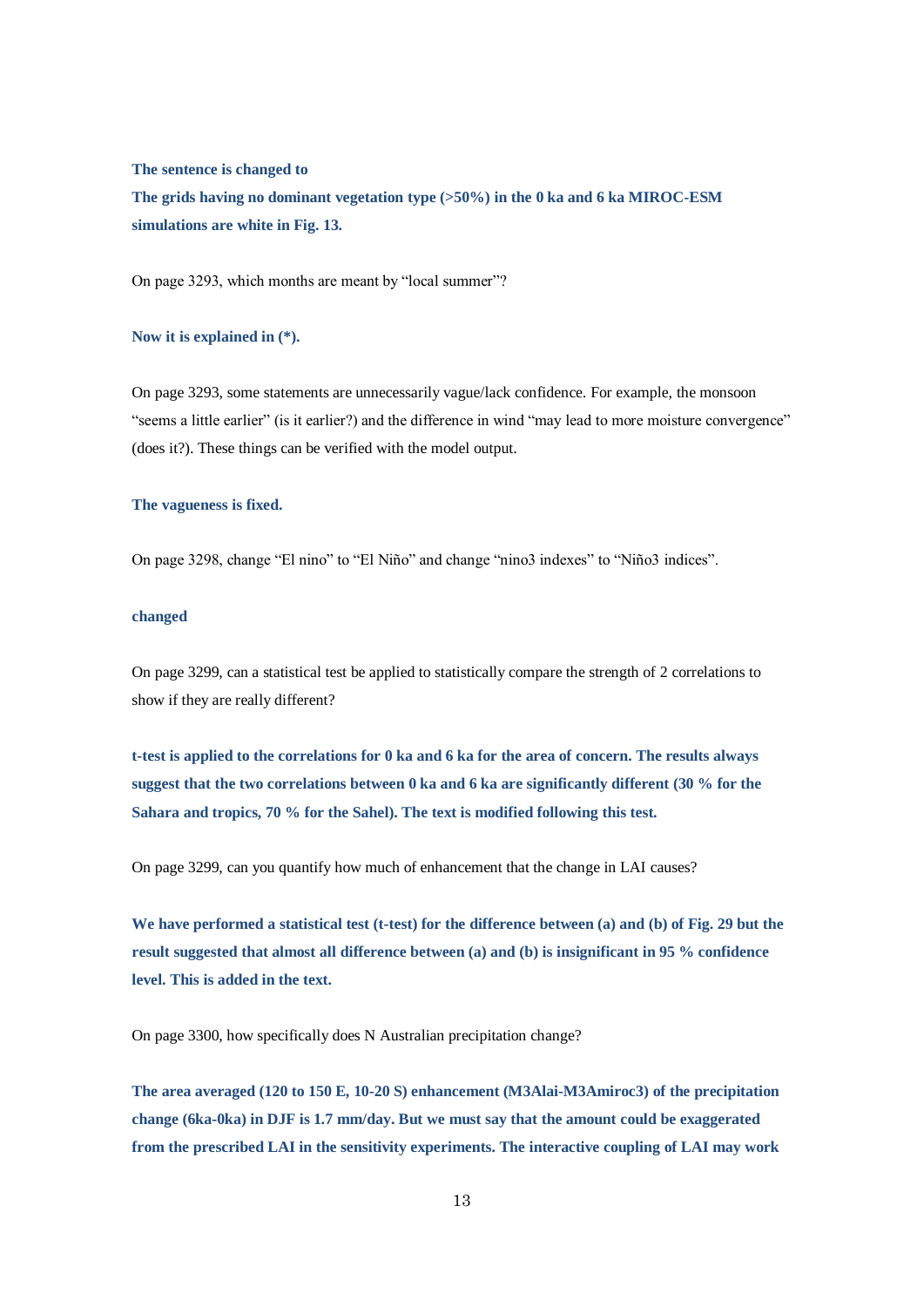**to damp the precipitation change. Further analyses would lead another study but it is beyond the scope of this study. The explanation is added in the text.**

In Table 1, why doesn't MIROC3 have any physics listed?

| model name                  | <b>MIROC-ESM</b>                | MIROC3                          |
|-----------------------------|---------------------------------|---------------------------------|
| reference                   | Watanabe et al. 2011            | K-1 Model developers 2004       |
| model type                  | Earth System Model              | <b>AOGCM</b>                    |
| contributed IPCC            | planned for AR5                 | AR4 (as miroc-medres)           |
| resolution :atmosphere      | T <sub>42</sub> L <sub>80</sub> | T <sub>42</sub> L <sub>20</sub> |
| resolution :ocean           | $\sim$ 1 degree L44             | $\sim$ 1 degree L44             |
| soil layers                 | 6                               | 5                               |
| top level of the atmosphere | 0.003hPa                        | 10hPa                           |
| radiation                   | updated version of MSTRN        | <b>MSTRN</b>                    |
| vegetation                  | <b>SEIB-DGVM, MATSIRO</b>       | <b>MATSIRO</b>                  |
| ocean carbon cycle          | yes                             | no                              |
| aerosol                     | <b>SPRINTARS</b>                | simplified SPRINTARS            |

### **The table is modified as below**

In Tables 1-2, sometimes the first letters are capitalized and other times, they are not.

# **They are all uncapitalized.**

In Table 3, "0 ka + 6000..." is confusing.

**We eliminated table 3 because the experimental setup is described in the text and eventually we did not use the experiment names in table 3.**

In Figure 7, correct the spelling of "positions" in the title.

**The title is modified to be more precise as "peak latitude of prec.".**

In Figure 10a, is sea ice playing a role off NE Asia?

**Arctic sea ice doesn't go farther south in the boreal summer both 0ka and 6ka. One candidate of**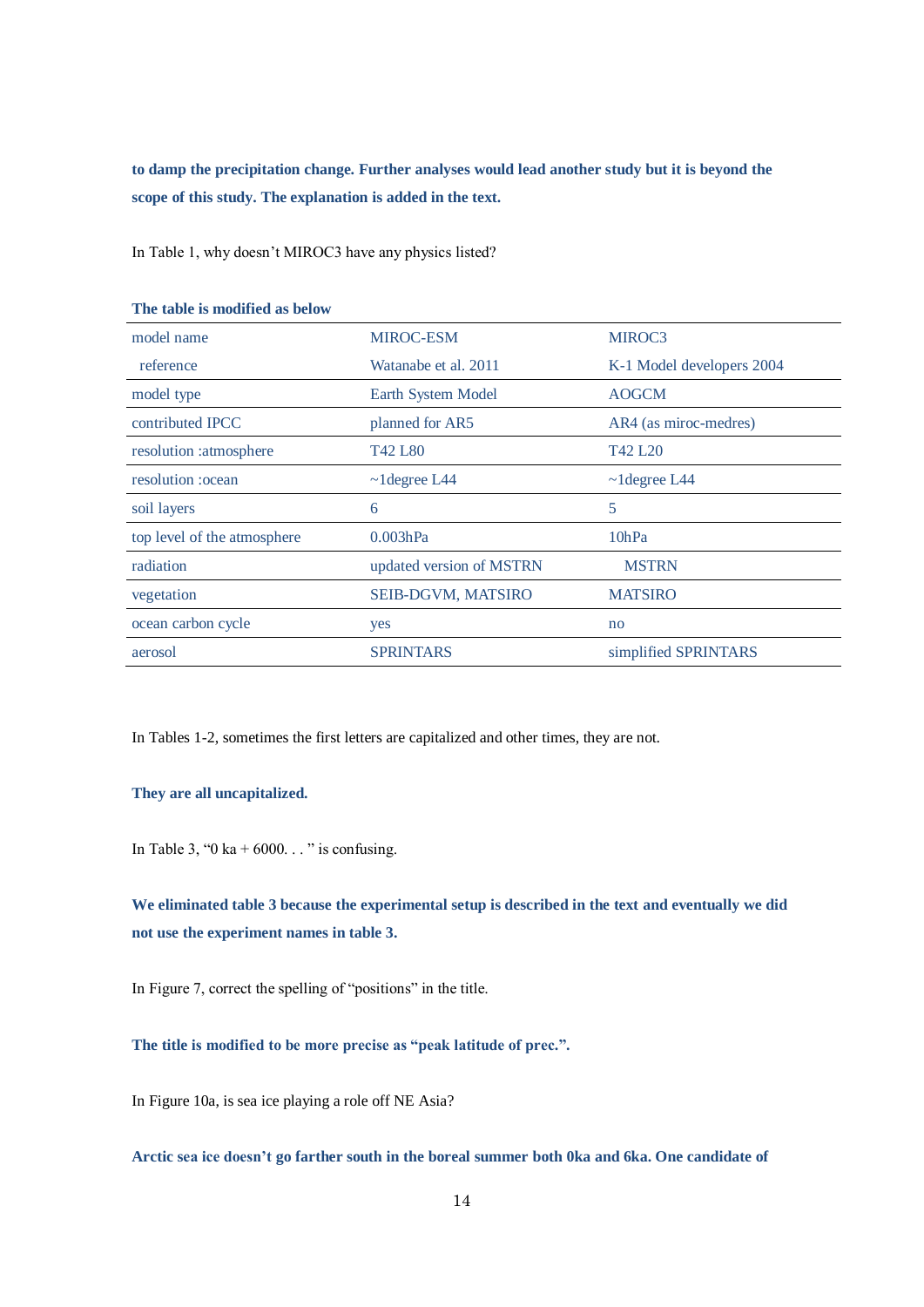**the reason of the cooling in MIROC-ESM off NE Asia is the change in the position of Kuroshio-extension. But Fig. 12 suggests that both of MIROC-ESM and MIROC3 show similar and small changes in Kuroshio-extension. The more cooling in Kuroshio-extension area in MIROC-ESM comes from the same reason with the Atlantic, like what Fig. 11 shows, i.e., the change in the low level cloud and the resulting radiation change play a role on this cooling. This explanation is added in the text.**

For figure 18, you are plotting "vertical motion", not "convective activity". For all difference plots (e.g. Fig. 18), t-tests should be applied.

**The figure caption is modified. T-test is applied and plotted in the figure. Then, the wind vector is eliminated because the figure became too busy. Besides, the vectors are already included in Figure 17.**

For figure 19, you are showing a percentage, not a ratio as the caption implies.

### **The caption is changed to percentage.**

For figure 26, I would remove the contours, which make it noisy, and perhaps start the color bar at  $+/-0.1$ . Why not include an observed map? Why in MIROC3 at 6k is the local correlation between tropical E Pacific SST and precip in the same area not stronger?

**Following the reviewer's suggestions, the figure is modified and improved (see below). The observed map is also added in (e). The analyses years are changed to the same year length with (e), 28 years, which is the period taken arbitrary from the analyses years. Compared to the observational data, it is obvious that the negative correlation over the African monsoon area is not well represented in the 0 ka simulations of the two models. Improvements of the control simulations may affect the simulated change under 6 ka forcing. We added this in the text.**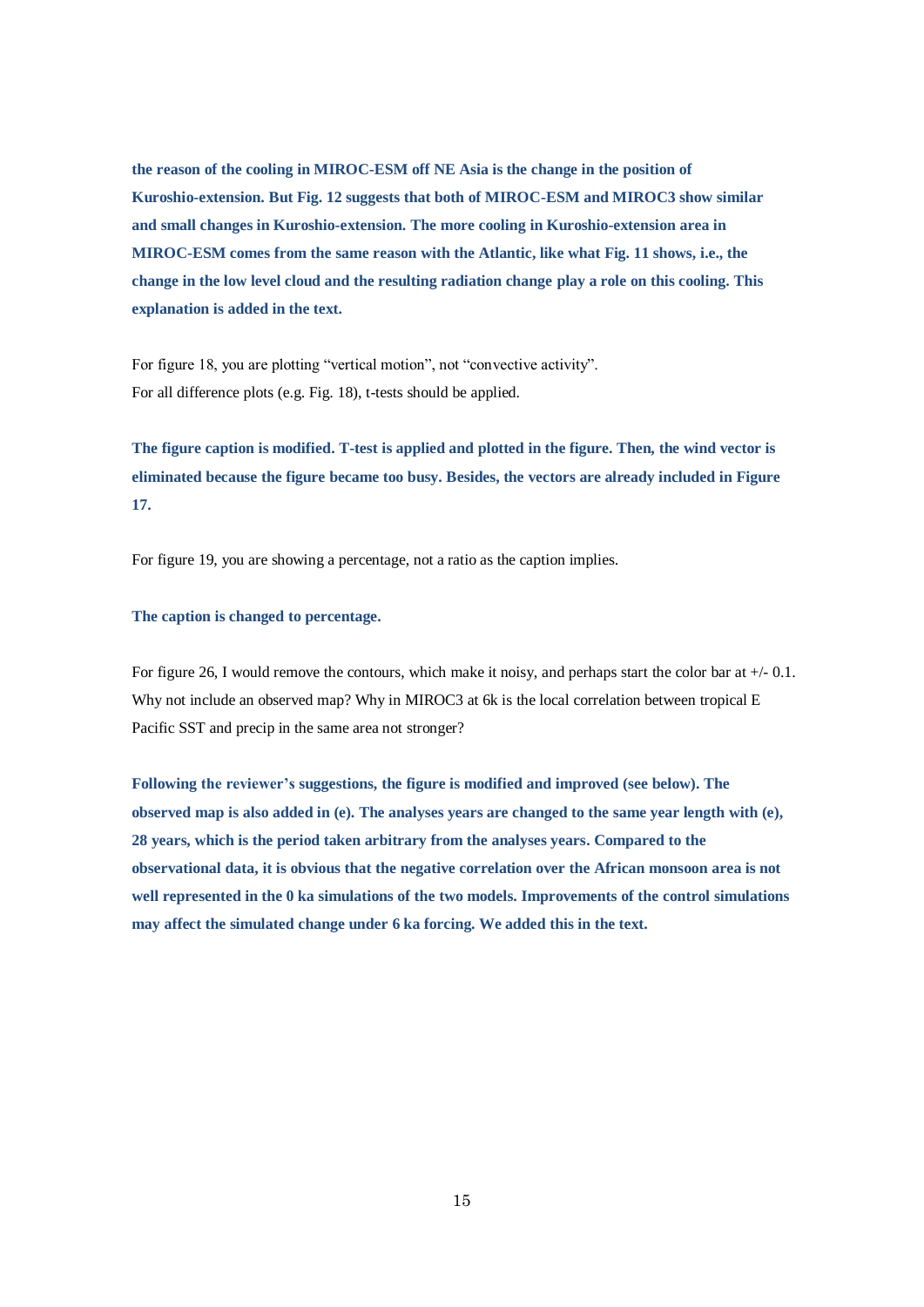

#### ADDITIONAL

On page 3286, what reanalysis product is being used? It is not sufficient to evaluate a GCM's temperature/precipitation against a reanalysis product. One should use a gridded observational dataset (CRU, Univ. of Delaware, etc. . . ). Reanalysis precipitation is model-derived. Also, the model's performance (e.g. mean climatology, correlations with NINO3, etc. . . ) should be shown in the figures so the reader knows the strengths/weaknesses of the model. How well does it simulate the seasonal cycle of N African precip for example?

**However the use of the different observational data does not undermine the robustness of the present study, we have compared the 0 ka climates with the observational datasets used in Watanabe et al. 2011 Fig. 6 (Jones et al. 1999, Adler et al. 2003). Regarding the model's basic performance, Watanabe et al. 2011 fully described the fidelity of the mean state and its variability reproduced in the model. In this work, we add some explanations that the very basic variables are reasonably well represented. The sentences in the draft are modified following the reviewer's suggestions.**

**On the other hand, it is a good idea to show the seasonal cycle of N. African precipitation which is one of the foci of this study. We have added the seasonality of the 0 ka precipitation and an observational precipitation in Fig. 19 as shown below. (\*\*) The seasonality of the African and Asian precipitation is generally well represented in the 0 ka simulations except excessive precipitation in April and May over the Africa. The overestimation in MIROC3 is reduced in MIROC-ESM. There is a possibility that the enhanced early summer precipitation over the Sahara region under the 6 ka**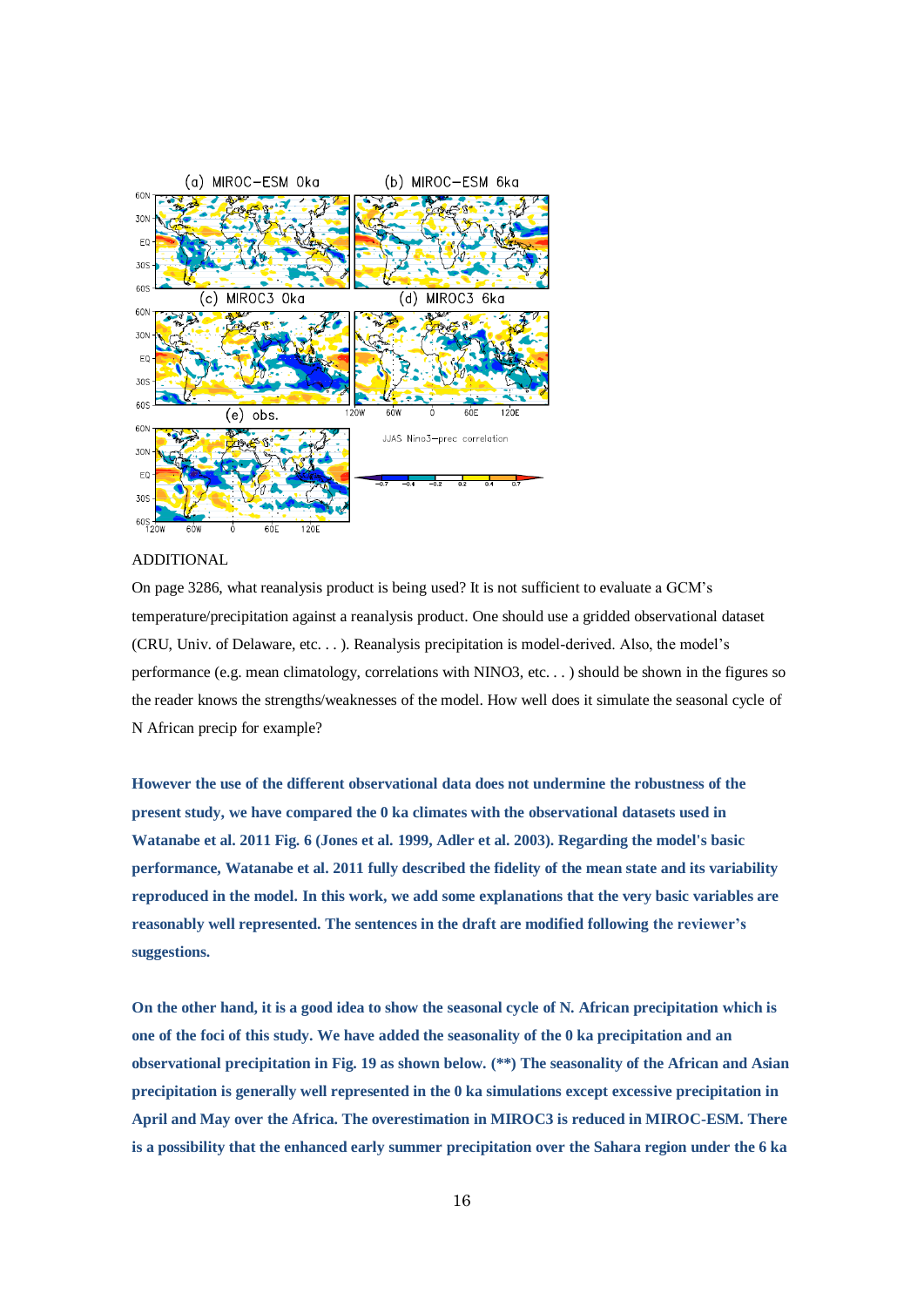**simulation in MIROC-ESM may be affected by the improvement of the representation of the 0 ka precipitation. The explanation is added in the text.** 



The paper text is quite lengthy. You should remove discussions that are not critical to the focus topic. For example, is the discussion of salinity or carbon budgets on page 3287 needed? On page 3291, streamfunction is suddenly discussed with no explanation why you are looking at it. Is it critical to the study or can it be removed to shorten the paper? Same issue with salinity on page 3291. Perhaps remove section 5.3.1.

**As explained in the abstract, the object of this study is not only to discuss the African precipitation changes but also to explain the difference and/or similarity of the modeled global climatic changes in comparison with the previous AOGCM experiments. Therefore, we also include oceanic variability in the analyses. Moreover, the salinity change is highly related to the precipitation and evaporation changes, which is closely related to the topic of the present study. However, as the reviewer pointed out, carbon cycle is appeared only in ESM and not possible to compared to AOGCM runs. We removed the sections related to carbon cycle.**

**Because we'd like to describe what is seen for the Saharan precipitation in MIROC-ESM and MIROC3 experiments before going to the sensitivity experiments, we would like to keep Sect. 5.3.1.**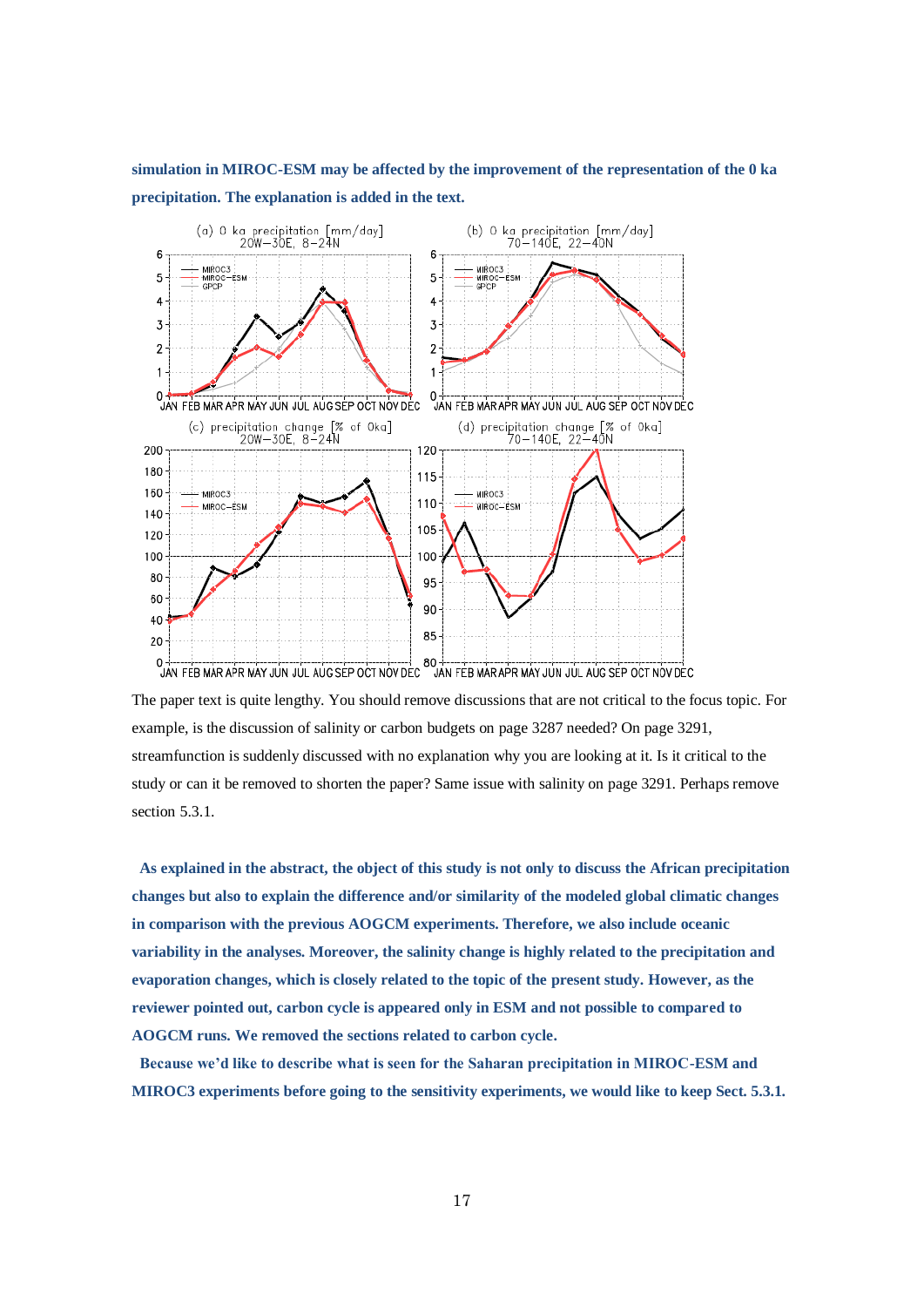When comparing two patterns, it is a good idea to include a spatial correlation. For example, on page 3289, rather than just saying that the two maps have a "general resemblance", you can perform a spatial correlation and quantify the comparison. On page 3290, rather than just saying the "pattern of cooling is similar", quantify with a spatial correlation. Also true for the "patterns of change are common" on page 3291.

**The spatial correlation coefficient for the precipitation change (page 3289) is 0.69 in JJAS and 0.64 in DJF. Similarly, the SST patterns in page 3290 are 0.65 for JJAS and 0.56 for DJF. The pattern of the change of the stream function for the Atlantic Ocean is 0.69 and 0.49 for the Pacific. These values are added in the texts.**

There is an excess of figures in the article, some of which are discussed by only a couple of sentences (e.g. Figure 17. . . minimal discussion of the wind changes shown here). I recommend removing probably 10 figures:

Remove figure 2. . . the text description of the spinup is sufficient.

**If it is sufficient with the description in the text to present the reasonability of the experimental setting, it is no problem to remove Figure 2. Figure 1 is also eliminated because it can be seen in Figure 1 of Ohgaito and Abe-Ouchi 2007. It is explained in the text.**

For figure 6. . . what are the units? Is this figure needed?

**Figure 6 was removed. Please also see our reply in (\*\*\*).**

For figure 12. . . is this annual? Is this figure needed?

**Figure 12 shows the annual change. In this subsection, we have shown the oceanic change. The primary driver of the SST change is the radiation budget at the sea surface. But this figure suggests that the difference of the north Atlantic SST change between MIROC-ESM and MIROC3 arises also from the difference of the oceanic circulation change in 6 ka. In contrast, such difference was not seen in the Pacific.**

Remove figure 14. . . the text description and also figure 13 suffice.

**What is shown in Figure 13 and Figure 14 are different. Figure 14 is necessary because it shows more detailed information than Figure 13 on the red grids in Figure 13, where the most frequent**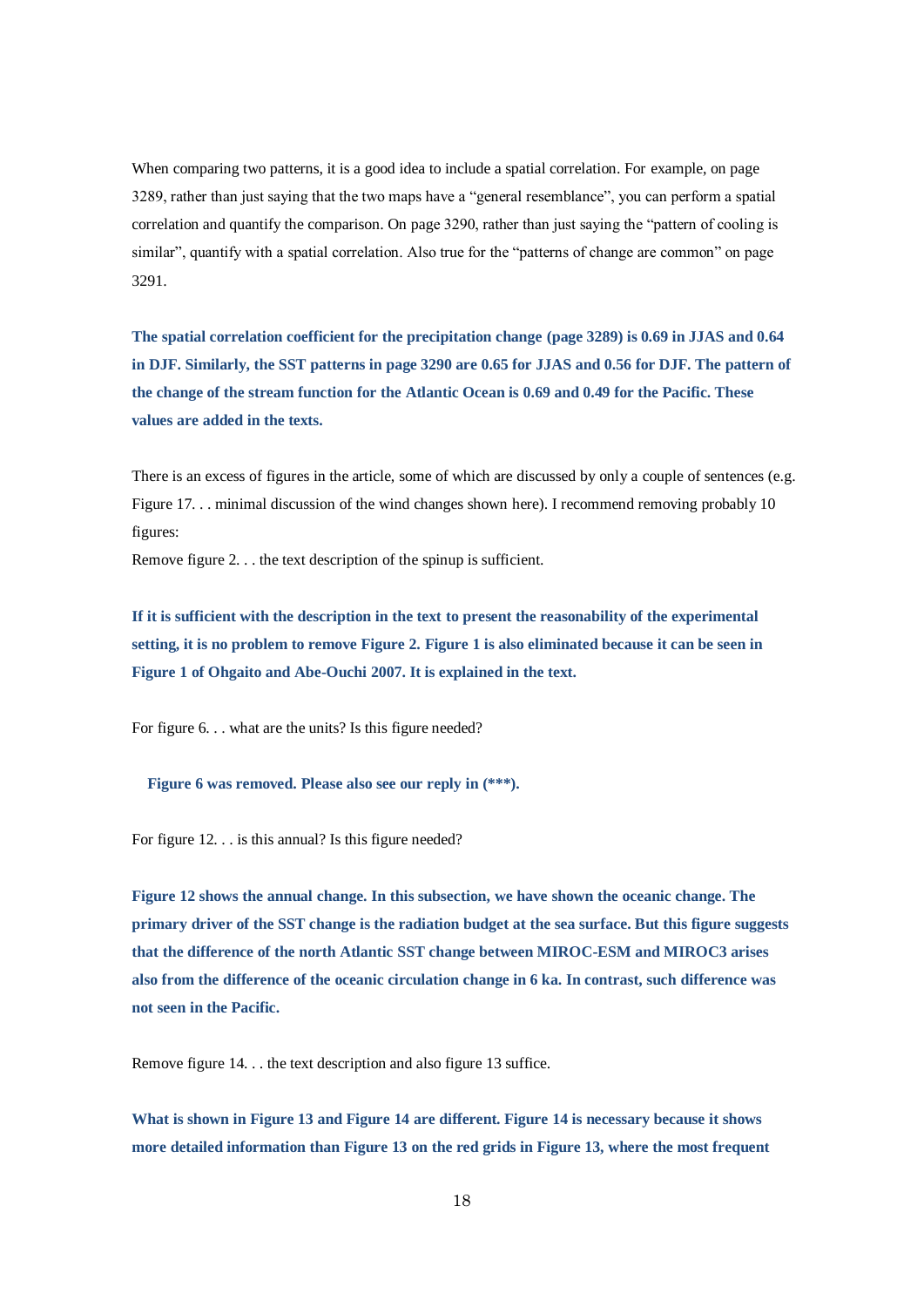**vegetation type is desert. Figure 14 shows permanent desert and sporadic desert within the red grids in Figure 13. It clearly shows the spatial distribution of the sporadic desert than the text description.**

For figure 15. . . .the DJF is never discussed, so either remove or discuss the NAO/AO implications.

# **Removed**

Remove figure 19. . . figure 20 shows the same info.

**Figure 19 shows the seasonal evolution of the areal averaged precipitation change compared to the 0ka precipitation, whereas Figure 20 shows the latitudinal change of the seasonal evolution of the zonally averaged precipitation in the African and Asian regions. Although Figure 19 shows simpler information, it shows how MIROC3 and MIROC-ESM simulate similar seasonality of the precipitation change for 6 ka. We also added the seasonality of the 0 ka precipitation to represent the model ability following the reviewer's suggestion in (\*\*). So we'd like to keep Figure 19, too.**

Remove figure 22. . . figure 19 shows the same info.

**We'd like to keep Figure 22 because it can reveal the areal distribution of the precipitation changes over the northern Africa and also if the change is significant or not for the early and late summer.**

Regarding figure 25, I would either state the #s in the text and eliminate the figure, or replace the figure with something else, like a histogram. Does the frequency of ENSO events change? (check with power spectrum).

**We eliminate the figure following the reviewer's suggestion because we are not going to investigate the ENSO variability in detail in this study. The values are stated in the text.**

For many figures, including Figure 28, if the 2 models generally agree, it is sufficient to show 0k and 6k from just one model (especially if your discussion is focused on 6k versus 0k and not MIROC3 versus MIROC-ESM for that particular figure).

**We intend not only to discuss the differences of the two models, but also to present how the two different models did not affect the results of the 6 ka simulations. Therefore, we would like to include the most of the figures even if they are verbose and don't look very sophisticated. However,**